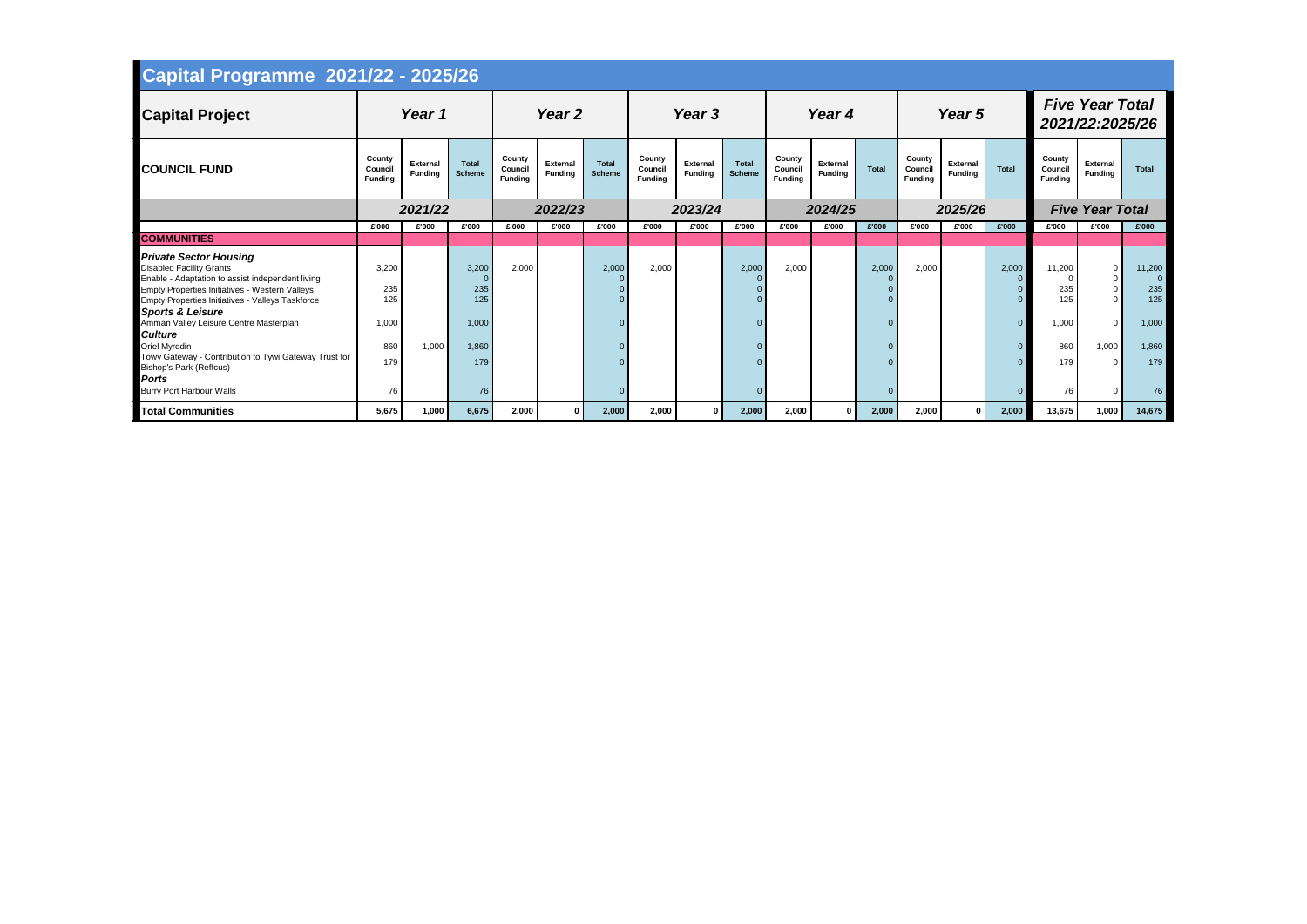| <b>Capital Programme 2021/22 - 2025/26</b>                                                                                                                                       |                                     |                            |                               |                                     |                                   |                               |                                     |                                   |                                    |                                     |                                   |                                           |                                     |                                   |                      |                                      |                                                        |                                        |
|----------------------------------------------------------------------------------------------------------------------------------------------------------------------------------|-------------------------------------|----------------------------|-------------------------------|-------------------------------------|-----------------------------------|-------------------------------|-------------------------------------|-----------------------------------|------------------------------------|-------------------------------------|-----------------------------------|-------------------------------------------|-------------------------------------|-----------------------------------|----------------------|--------------------------------------|--------------------------------------------------------|----------------------------------------|
| <b>Capital Project</b>                                                                                                                                                           |                                     | Year 1                     |                               |                                     | Year <sub>2</sub>                 |                               |                                     | Year <sub>3</sub>                 |                                    |                                     | Year 4                            |                                           |                                     | Year 5                            |                      |                                      | <b>Five Year Total</b><br>2021/22:2025/26              |                                        |
| <b>COUNCIL FUND</b>                                                                                                                                                              | County<br>Council<br><b>Funding</b> | <b>External</b><br>Funding | <b>Total</b><br><b>Scheme</b> | County<br>Council<br><b>Funding</b> | <b>External</b><br><b>Funding</b> | <b>Total</b><br><b>Scheme</b> | County<br>Council<br><b>Funding</b> | <b>External</b><br><b>Funding</b> | <b>Total</b><br><b>Scheme</b>      | County<br>Council<br><b>Funding</b> | <b>External</b><br><b>Funding</b> | <b>Total</b>                              | County<br>Council<br><b>Funding</b> | <b>External</b><br><b>Funding</b> | <b>Total</b>         | County<br>Council<br><b>Funding</b>  | External<br><b>Funding</b>                             | <b>Total</b>                           |
|                                                                                                                                                                                  |                                     | 2021/22                    |                               |                                     | 2022/23                           |                               |                                     | 2023/24                           |                                    |                                     | 2024/25                           |                                           |                                     | 2025/26                           |                      |                                      | <b>Five Year Total</b>                                 |                                        |
|                                                                                                                                                                                  | £'000                               | £'000                      | £'000                         | £'000                               | £'000                             | £'000                         | £'000                               | £'000                             | £'000                              | £'000                               | £'000                             | £'000                                     | £'000                               | £'000                             | £'000                | £'000                                | £'000                                                  | £'000                                  |
| <b>ENVIRONMENT</b>                                                                                                                                                               |                                     |                            |                               |                                     |                                   |                               |                                     |                                   |                                    |                                     |                                   |                                           |                                     |                                   |                      |                                      |                                                        |                                        |
| <b>Countryside</b><br><b>Byways</b><br>Morfa Bacas Path<br>Rights of Way Improvement Programme<br>Access Improvement Programme<br><b>Coastal and Flood Defence</b>               | 16<br>300<br>50                     |                            | 16<br>300<br>50               | 16<br>50                            |                                   | 16<br>50                      | 16<br>50                            |                                   | 16<br>$\Omega$<br>50<br>$\Omega$   | 16<br>50                            |                                   | 16<br>$\overline{0}$<br>50<br>$\Omega$    | 16<br>50                            |                                   | 16<br>$\Omega$<br>50 | 80<br>300<br>250                     | $\mathbf 0$<br>$\mathbf{0}$<br>$\mathbf 0$<br>$\Omega$ | 80<br>300<br>250<br>$\overline{0}$     |
| <b>Trebeddrod Reservoir</b><br><b>Coastal Defence</b><br><b>Fleet Management</b>                                                                                                 | 1,000<br>49                         |                            | 1,000<br>49                   |                                     |                                   |                               |                                     |                                   |                                    |                                     |                                   |                                           |                                     |                                   | $\Omega$             | 1,000<br>49                          | $\mathbf{0}$<br>$\Omega$                               | 1,000<br>49                            |
| Fleet Replacement - Prudential Borrowing<br>Infrastructure<br>Multi Storey Car Park, Llanelli                                                                                    | 6,534<br>120                        |                            | 6,534<br>120                  | 1,980<br>60                         |                                   | 1,980<br>60                   | 1,000<br>60                         |                                   | 1,000<br>60                        | 1,000<br>60                         |                                   | 1,000<br>60                               | 1,000<br>60                         |                                   | 1,000<br>60          | 11,514<br>360                        | $\mathbf 0$<br>$\Omega$                                | 11,514<br>360                          |
| Electric Vehicle Charging Infrastructure<br>Highways<br><b>Bridges and Structures</b><br>Street Lighting Replacement & Upgrade                                                   | 600<br>400                          | 254<br>1,498               | 254<br>2,098<br>400           | 600<br>400                          |                                   | - 0<br>600<br>400             | 600<br>400                          |                                   | $\Omega$<br>600<br>400<br>$\Omega$ | 600<br>400<br>400                   |                                   | $\mathbf{0}$<br>600<br>400<br>400         | 600<br>400<br>400                   |                                   | 600<br>400<br>400    | $\Omega$<br>3,000<br>2,000<br>800    | 254<br>1,498<br>$\mathbf 0$<br>$\mathbf{0}$            | 254<br>4,498<br>2,000<br>800           |
| <b>Transportation</b><br>Road Safety Improvement Schemes<br>Road Safety Grants<br><b>Resilient Roads</b>                                                                         | 250                                 | 693<br>2,029               | 250<br>693<br>2,029           | 250                                 |                                   | 250<br>$\Omega$               | 250                                 |                                   | 250<br>$\mathbf{0}$                | 250                                 |                                   | 250<br>$\overline{0}$<br>$\Omega$         | 250                                 |                                   | 250                  | 1,250<br>$\overline{0}$<br>0         | $\mathbf 0$<br>693<br>2,029                            | 1,250<br>693<br>2,029                  |
| A4138 Hendy Link Road                                                                                                                                                            |                                     |                            |                               | 50                                  |                                   | 50                            |                                     |                                   |                                    |                                     |                                   |                                           |                                     |                                   |                      | 50                                   | $\overline{0}$                                         | 50                                     |
| Highway Junction Improvements/Signals Upgrade<br>Llanelli Coast Junction Improvements<br>Ammanford Economic Highway Infrastructure<br>Active Travel - Walking & Cycling Linkages | 25<br>100                           | 1,973<br>3,611             | 25<br>1,973<br>3,711          | 25<br>100                           |                                   | 25<br>100                     |                                     |                                   |                                    |                                     |                                   | $\Omega$                                  |                                     |                                   |                      | 50<br>$\mathbf 0$<br>200             | $\Omega$<br>1,973<br>$\Omega$<br>3,611                 | 50<br>1,973<br>$\overline{0}$<br>3,811 |
| Cross Hands Economic Link Road Phase 2                                                                                                                                           | 750                                 | 300                        | 1,050                         | 750                                 |                                   | 750                           |                                     |                                   | $\Omega$                           |                                     |                                   | $\Omega$                                  |                                     |                                   | $\overline{0}$       | 1,500                                | 300                                                    | 1,800                                  |
| <b>Public Transport Infrastructure</b>                                                                                                                                           |                                     |                            |                               |                                     |                                   |                               |                                     |                                   |                                    |                                     |                                   |                                           |                                     |                                   |                      |                                      |                                                        |                                        |
| Strategic Public Transport Corridors & Infrastructure<br>Tywi Valley Path<br>Safe Routes in the Communities<br><b>Property</b>                                                   | 175                                 | 1,025<br>405<br>486        | 1,025<br>580<br>486           |                                     |                                   |                               |                                     |                                   | $\Omega$<br>$\Omega$<br>$\Omega$   |                                     |                                   | $\Omega$<br>$\Omega$<br>$\Omega$          |                                     |                                   | $\Omega$             | $\mathbf 0$<br>175<br>$\overline{0}$ | 1,025<br>405<br>486                                    | 1,025<br>580<br>486                    |
| Capital Maintenance<br>Agile Working<br><b>County Hall</b><br>Tŷ Elwyn                                                                                                           | 3,500<br>1,250<br>1,200             |                            | 3,500<br>1,250<br>1,200       | 2,900<br>1,000                      |                                   | 2,900<br>1,000                | 3,000                               |                                   | 3,000<br>$\Omega$<br>$\Omega$      | 3,000                               |                                   | 3,000<br>$\Omega$<br>$\Omega$<br>$\Omega$ | 3,000                               |                                   | 3,000                | 15,400<br>2,250<br>1,200             | $\mathbf 0$<br>$\mathbf 0$<br>$\mathbf 0$<br>$\Omega$  | 15,400<br>2,250<br>1,200               |
| <b>Total Environment</b>                                                                                                                                                         | 16,319                              | 12,274                     | 28,593                        | 8,181                               | $\mathbf{0}$                      | 8,181                         | 5,376                               | $\mathbf{0}$                      | 5,376                              | 5,776                               | $\mathbf 0$                       | 5,776                                     | 5,776                               | $\Omega$                          | 5,776                | 41,428                               | 12,274                                                 | 53,702                                 |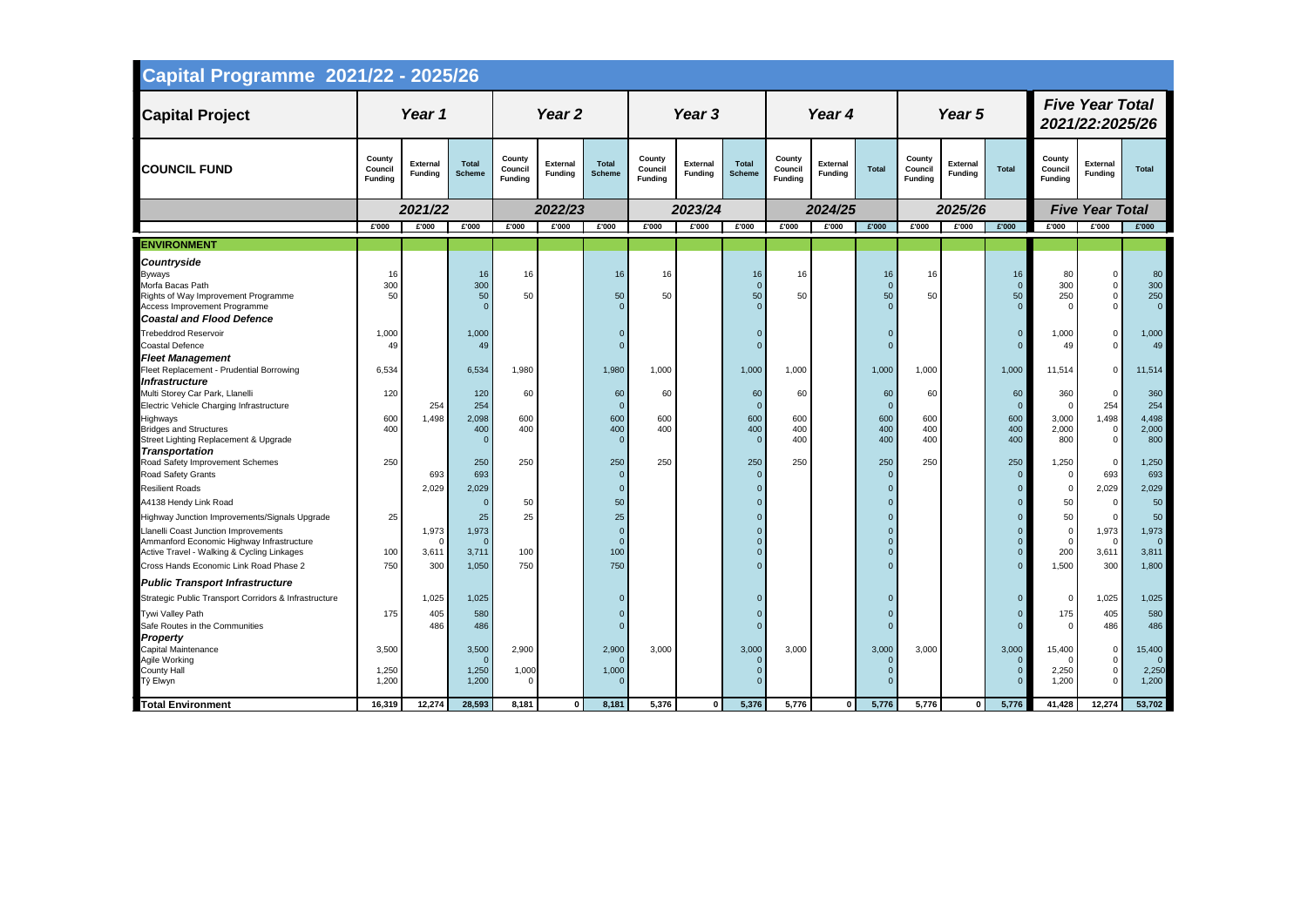| <b>Capital Programme 2021/22 - 2025/26</b>                                                                                                                                                                                                                                                                 |                                                                                 |                                                                                           |                                                                                                     |                                                |                                                                     |                                                                                                   |                                     |                                    |                                                                                                              |                                     |                                   |                          |                                     |                                   |                                                                |                                                                                       |                                                                                                                                   |                                                                                                          |  |
|------------------------------------------------------------------------------------------------------------------------------------------------------------------------------------------------------------------------------------------------------------------------------------------------------------|---------------------------------------------------------------------------------|-------------------------------------------------------------------------------------------|-----------------------------------------------------------------------------------------------------|------------------------------------------------|---------------------------------------------------------------------|---------------------------------------------------------------------------------------------------|-------------------------------------|------------------------------------|--------------------------------------------------------------------------------------------------------------|-------------------------------------|-----------------------------------|--------------------------|-------------------------------------|-----------------------------------|----------------------------------------------------------------|---------------------------------------------------------------------------------------|-----------------------------------------------------------------------------------------------------------------------------------|----------------------------------------------------------------------------------------------------------|--|
| <b>Capital Project</b>                                                                                                                                                                                                                                                                                     |                                                                                 | Year 1                                                                                    |                                                                                                     | Year <sub>2</sub>                              |                                                                     |                                                                                                   | Year <sub>3</sub>                   |                                    |                                                                                                              |                                     | Year 4                            |                          |                                     | Year 5                            |                                                                | <b>Five Year Total</b><br>2021/22:2025/26                                             |                                                                                                                                   |                                                                                                          |  |
| <b>COUNCIL FUND</b>                                                                                                                                                                                                                                                                                        | County<br>Council<br><b>Funding</b>                                             | <b>External</b><br><b>Funding</b>                                                         | <b>Total</b><br><b>Scheme</b>                                                                       | County<br>Council<br><b>Funding</b>            | <b>External</b><br><b>Funding</b>                                   | <b>Total</b><br><b>Scheme</b>                                                                     | County<br>Council<br><b>Funding</b> | <b>External</b><br><b>Funding</b>  | <b>Total</b><br><b>Scheme</b>                                                                                | County<br>Council<br><b>Funding</b> | <b>External</b><br><b>Funding</b> | <b>Total</b>             | County<br>Council<br><b>Funding</b> | <b>External</b><br><b>Funding</b> | <b>Total</b>                                                   | County<br>Council<br><b>Funding</b>                                                   | <b>External</b><br><b>Funding</b>                                                                                                 | <b>Total</b>                                                                                             |  |
|                                                                                                                                                                                                                                                                                                            |                                                                                 | 2021/22                                                                                   |                                                                                                     |                                                | 2022/23                                                             |                                                                                                   |                                     | 2023/24                            |                                                                                                              |                                     | 2024/25                           |                          |                                     | 2025/26                           |                                                                |                                                                                       | <b>Five Year Total</b>                                                                                                            |                                                                                                          |  |
|                                                                                                                                                                                                                                                                                                            | £'000                                                                           | £'000                                                                                     | £'000                                                                                               | £'000                                          | £'000                                                               | £'000                                                                                             | £'000                               | £'000                              | £'000                                                                                                        | £'000                               | £'000                             | £'000                    | £'000                               | £'000                             | £'000                                                          | £'000                                                                                 | £'000                                                                                                                             | £'000                                                                                                    |  |
| <b>EDUCATION &amp; CHILDREN</b>                                                                                                                                                                                                                                                                            |                                                                                 |                                                                                           |                                                                                                     |                                                |                                                                     |                                                                                                   |                                     |                                    |                                                                                                              |                                     |                                   |                          |                                     |                                   |                                                                |                                                                                       |                                                                                                                                   |                                                                                                          |  |
|                                                                                                                                                                                                                                                                                                            |                                                                                 |                                                                                           |                                                                                                     |                                                |                                                                     |                                                                                                   |                                     |                                    |                                                                                                              |                                     |                                   |                          |                                     |                                   |                                                                |                                                                                       |                                                                                                                                   |                                                                                                          |  |
| Llandeilo<br>Gorslas<br>Rhydygors<br>Laugharne<br>Pontyberem<br><b>Rhys Prichard</b><br>Dewi Sant<br>St John Lloyd                                                                                                                                                                                         | 575<br>1,960<br>447<br>61 <sup>°</sup><br>233<br>832<br>202<br>79               | 150<br>548<br>$\mathbf 0$<br>$\Omega$                                                     | 725<br>2,508<br>447<br>611<br>233<br>832<br>202<br>79                                               | 765<br>58<br>420<br>23<br>1,278                | 4,000<br>$\Omega$<br>1,012<br>2,000                                 | 4,765<br>$\overline{0}$<br>58<br>1,432<br>$\overline{0}$<br>23<br>3,278                           | 1,252<br>1,592                      | 3,000<br>1,020<br>2,550            | 4,252<br>$\Omega$<br>$\Omega$<br>1,020<br>$\Omega$<br>$\Omega$<br>4,142<br>$\Omega$                          | 300                                 |                                   | 300<br>$\Omega$          |                                     |                                   | $\Omega$                                                       | 2,892<br>1,960<br>505<br>1,031<br>233<br>855<br>3,072<br>79                           | 7,150<br>548<br>$\mathbf 0$<br>2,032<br>$\overline{0}$<br>$\mathbf{0}$<br>4,550<br>$\Omega$                                       | 10,042<br>2,508<br>505<br>3,063<br>233<br>855<br>7,622<br>79                                             |  |
| Llangadog<br>Ammanford Primary Welsh Medium<br>Ammanford Primary Dual Stream<br>Gwenllian / Ysgol Gymraeg Cydweli<br><b>Y Castell</b><br>Pum Heol<br>Pembrey<br><b>Cross Hands Area</b><br>Penygaer<br>Hendy<br><b>Heol Goffa New School</b><br><b>Flying Start</b><br><b>Childcare Places Offer Grant</b> | 579<br>300<br>200<br>1,000<br>536<br>2,512<br>500<br>30<br>11<br>1,085<br>1,456 | 548<br>$\mathbf 0$<br>$\Omega$<br>3,800<br>1,760<br>3,310<br>1,075<br>5,500<br>410<br>310 | 1,127<br>300<br>200<br>4,800<br>2,296<br>2,512<br>3,810<br>30<br>11<br>2,160<br>6,956<br>410<br>310 | 645<br>1,500<br>1,008<br>2,771<br>495<br>2,087 | 2,755<br>$\Omega$<br>750<br>1,155<br>1,000<br>2,500<br>7,500<br>658 | 3,400<br>1,500<br>1,758<br>1,155<br>$\Omega$<br>3,771<br>- 0<br>2,995<br>9,587<br>$\Omega$<br>658 | 465<br>525<br>143<br>110<br>350     | 2,535<br>3,725<br>60<br>650<br>500 | 3,000<br>4,250<br>143<br>60<br>$\Omega$<br>110<br>$\Omega$<br>$\Omega$<br>650<br>850<br>$\Omega$<br>$\Omega$ | 185<br>500                          | 235<br>1,800                      | 420<br>2,300<br>$\Omega$ | 130<br>150                          |                                   | $\mathbf{0}$<br>130<br>150<br>$\Omega$<br>$\Omega$<br>$\Omega$ | 579<br>1,725<br>2,875<br>2,151<br>536<br>2,512<br>3,381<br>30<br>11<br>1,580<br>3,893 | 548<br>5,525<br>5,525<br>4,550<br>2,975<br>$\overline{0}$<br>4,310<br>$\mathbf 0$<br>$\mathbf 0$<br>4,225<br>13,500<br>410<br>968 | 1,127<br>7,250<br>8,400<br>6,701<br>3,511<br>2,512<br>7,691<br>30<br>11<br>5,805<br>17,393<br>410<br>968 |  |
| <b>Total Education &amp; Children</b>                                                                                                                                                                                                                                                                      | 13,148                                                                          | 17,411                                                                                    | 30,559                                                                                              | 11,050                                         | 23,330                                                              | 34,380                                                                                            | 4,437                               | 14,040                             | 18,477                                                                                                       | 985                                 | 2,035                             | 3,020                    | 280                                 | $\mathbf{0}$                      | 280                                                            | 29,900                                                                                | 56,816                                                                                                                            | 86,716                                                                                                   |  |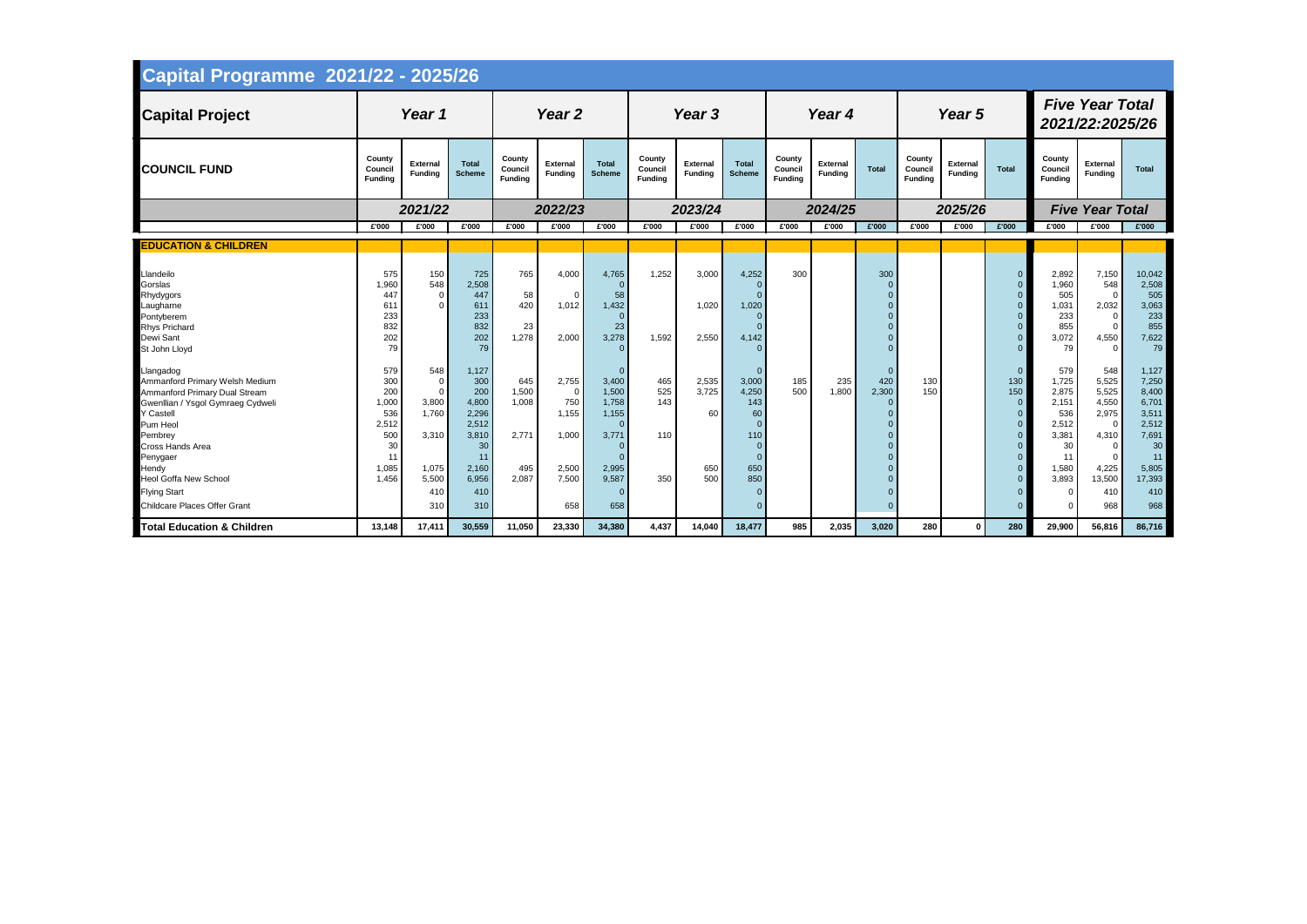| <b>Capital Programme 2021/22 - 2025/26</b>                                                                                                                                                                                                                                   |                                     |                                   |                                     |                                     |                                   |                               |                                     |                                   |                                                |                                     |                                   |                                    |                                     |                                   |                             |                                           |                                                                                               |                                         |  |
|------------------------------------------------------------------------------------------------------------------------------------------------------------------------------------------------------------------------------------------------------------------------------|-------------------------------------|-----------------------------------|-------------------------------------|-------------------------------------|-----------------------------------|-------------------------------|-------------------------------------|-----------------------------------|------------------------------------------------|-------------------------------------|-----------------------------------|------------------------------------|-------------------------------------|-----------------------------------|-----------------------------|-------------------------------------------|-----------------------------------------------------------------------------------------------|-----------------------------------------|--|
| <b>Capital Project</b>                                                                                                                                                                                                                                                       |                                     | Year 1                            |                                     | Year 2                              |                                   |                               |                                     | Year 3                            |                                                |                                     | Year 4                            |                                    |                                     | Year 5                            |                             | <b>Five Year Total</b><br>2021/22:2025/26 |                                                                                               |                                         |  |
| <b>COUNCIL FUND</b>                                                                                                                                                                                                                                                          | County<br>Council<br><b>Funding</b> | <b>External</b><br><b>Funding</b> | <b>Total</b><br><b>Scheme</b>       | County<br>Council<br><b>Funding</b> | <b>External</b><br><b>Funding</b> | <b>Total</b><br><b>Scheme</b> | County<br>Council<br><b>Fundina</b> | <b>External</b><br><b>Funding</b> | <b>Total</b><br><b>Scheme</b>                  | County<br>Council<br><b>Funding</b> | <b>External</b><br><b>Funding</b> | <b>Total</b>                       | County<br>Council<br><b>Funding</b> | <b>External</b><br><b>Funding</b> | <b>Total</b>                | County<br>Council<br><b>Funding</b>       | <b>External</b><br><b>Funding</b>                                                             | <b>Total</b>                            |  |
|                                                                                                                                                                                                                                                                              |                                     | 2021/22                           |                                     |                                     | 2022/23                           |                               |                                     | 2023/24                           |                                                |                                     | 2024/25                           |                                    |                                     | 2025/26                           |                             |                                           | <b>Five Year Total</b>                                                                        |                                         |  |
|                                                                                                                                                                                                                                                                              | £'000                               | £'000                             | £'000                               | £'000                               | £'000                             | £'000                         | £'000                               | £'000                             | £'000                                          | £'000                               | £'000                             | £'000                              | £'000                               | £'000                             | £'000                       | £'000                                     | £'000                                                                                         | £'000                                   |  |
| <b>CHIEF EXECUTIVE</b>                                                                                                                                                                                                                                                       |                                     |                                   |                                     |                                     |                                   |                               |                                     |                                   |                                                |                                     |                                   |                                    |                                     |                                   |                             |                                           |                                                                                               |                                         |  |
| <b>Property</b><br>Grillo<br><b>Rural Estate Infrastructure</b><br><b>Glanaman Industrial Estate</b>                                                                                                                                                                         | 414<br>818                          |                                   | 414<br>818                          |                                     |                                   |                               |                                     |                                   | $\Omega$                                       | 300                                 |                                   | 300                                |                                     |                                   |                             | 414<br>300<br>818                         | $\mathbf{0}$<br>$\mathbf{0}$<br>$\Omega$                                                      | 414<br>300<br>818                       |  |
| <b>IT Strategy Developments</b><br><b>Digital Transformation</b><br><b>PSBA Network</b><br><b>Strategic Digital Initiatives</b><br>WLGA Schools Grant (Funded by Dev Fund)<br>Corporate Wifi Environment/Meraki Broadband<br>Hardware<br>Information Security and Governance | 380<br>86<br>100<br>21<br>224<br>50 |                                   | 380<br>86<br>100<br>21<br>224<br>50 | 200<br>75<br>100<br>50              |                                   | 200<br>75<br>100<br>50        | 200<br>75<br>100<br>50              |                                   | 200<br>75<br>100<br>$\Omega$<br>$\Omega$<br>50 | 200<br>75<br>100<br>50              |                                   | 200<br>75<br>100<br>$\Omega$<br>50 | 200                                 |                                   | 200<br>$\Omega$<br>$\Omega$ | 1,180<br>311<br>400<br>21<br>224<br>200   | $\mathbf 0$<br>$\mathbf{0}$<br>$\mathbf 0$<br>$\mathbf 0$<br>$\overline{0}$<br>$\overline{0}$ | 1,180<br>311<br>400<br>21<br>224<br>200 |  |
| Virtualised Server & Storage Environment Replacement                                                                                                                                                                                                                         |                                     |                                   |                                     |                                     |                                   |                               |                                     |                                   | $\Omega$                                       | 400                                 |                                   | 400                                |                                     |                                   |                             | 400                                       | $\Omega$                                                                                      | 400                                     |  |
| <b>Disaster Recovery</b>                                                                                                                                                                                                                                                     |                                     |                                   |                                     |                                     |                                   |                               |                                     |                                   | $\Omega$                                       |                                     |                                   |                                    |                                     |                                   |                             |                                           | $\mathbf 0$                                                                                   | $\overline{0}$                          |  |
| Legacy Network & Telephony Equipment Replacement                                                                                                                                                                                                                             | 120                                 |                                   | 120                                 |                                     |                                   |                               |                                     |                                   | $\Omega$                                       |                                     |                                   |                                    |                                     |                                   | $\Omega$                    | 120                                       | $\mathbf 0$                                                                                   | 120                                     |  |
| UPS 15KVA<br>Voice Infrastructure<br><b>HWB</b> for Schools Infrastructure Grant<br>Business Critical Infrastructure & Strategic ICT<br>Development                                                                                                                          | 14<br>19<br>205                     |                                   | 14<br>19<br>205                     | 15<br>25                            |                                   | 15 <sub>1</sub><br>25         | 15<br>25                            |                                   | 15<br>25<br>$\Omega$<br>$\Omega$               | 20<br>512                           |                                   | 20<br>$\Omega$<br>512              |                                     |                                   |                             | 44<br>89<br>205<br>512                    | 0<br>$\mathbf 0$<br>$\Omega$<br>$\Omega$                                                      | 44<br>89<br>205<br>512                  |  |
| <b>Total Chief Executive</b>                                                                                                                                                                                                                                                 | 2,451                               | $\mathbf{0}$                      | 2,451                               | 465                                 | $\mathbf{0}$                      | 465                           | 465                                 | $\overline{0}$                    | 465                                            | 1,657                               | $\mathbf{0}$                      | 1,657                              | 200                                 | $\Omega$                          | 200                         | 5,238                                     | $\mathbf 0$                                                                                   | 5,238                                   |  |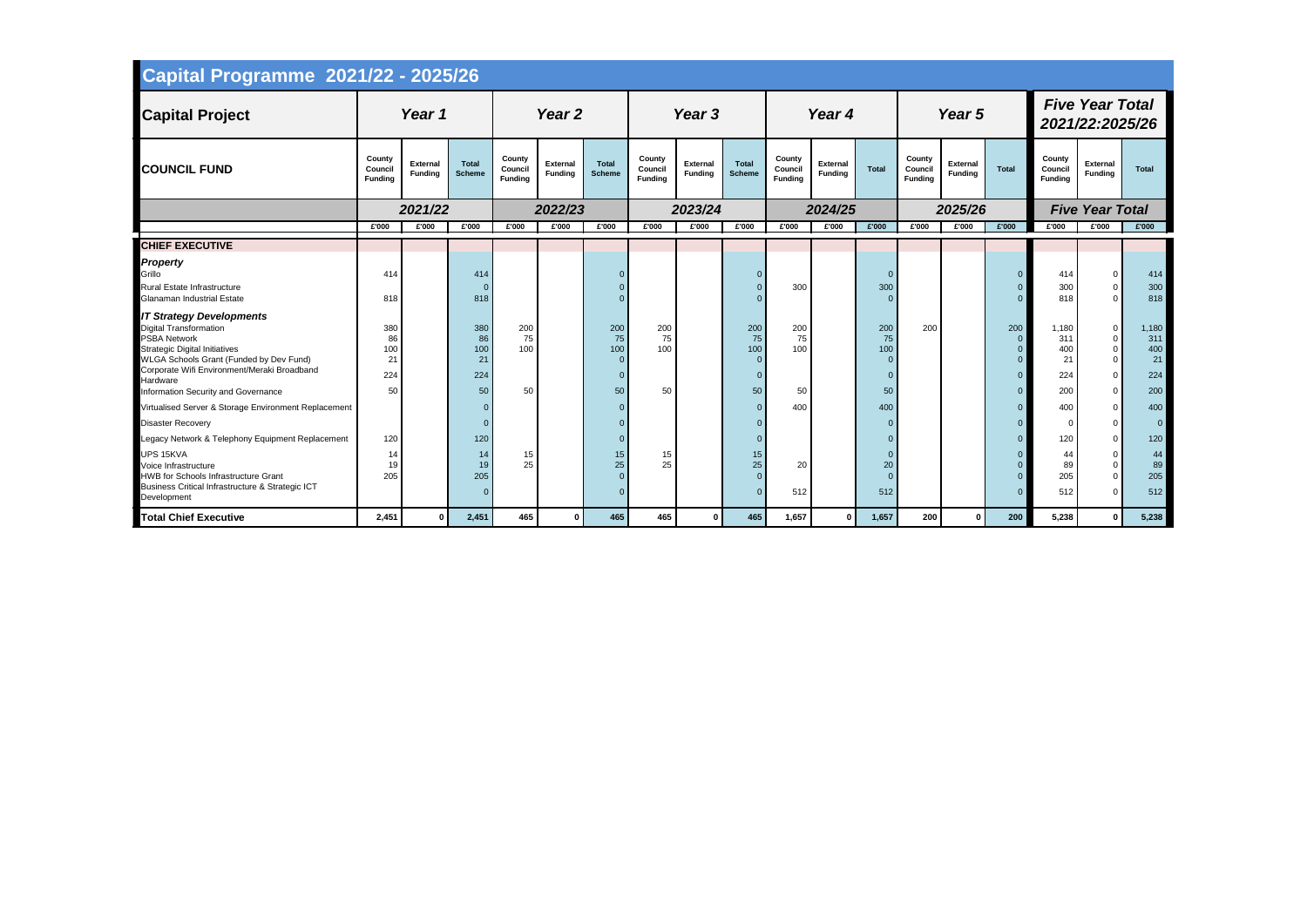| <b>Capital Programme 2021/22 - 2025/26</b>                                                                                                               |                                     |                                   |                                  |                                     |                                   |                               |                                     |                                   |                                  |                                     |                                   |                      |                                     |                                   |                      |                                     |                                                 |                                  |
|----------------------------------------------------------------------------------------------------------------------------------------------------------|-------------------------------------|-----------------------------------|----------------------------------|-------------------------------------|-----------------------------------|-------------------------------|-------------------------------------|-----------------------------------|----------------------------------|-------------------------------------|-----------------------------------|----------------------|-------------------------------------|-----------------------------------|----------------------|-------------------------------------|-------------------------------------------------|----------------------------------|
| <b>Capital Project</b>                                                                                                                                   |                                     | Year 1                            |                                  | Year <sub>2</sub>                   |                                   |                               |                                     | Year 3                            |                                  |                                     | Year 4                            |                      |                                     | Year 5                            |                      |                                     | <b>Five Year Total</b><br>2021/22:2025/26       |                                  |
| <b>COUNCIL FUND</b>                                                                                                                                      | County<br>Council<br><b>Funding</b> | <b>External</b><br><b>Funding</b> | <b>Total</b><br><b>Scheme</b>    | County<br>Council<br><b>Funding</b> | <b>External</b><br><b>Funding</b> | <b>Total</b><br><b>Scheme</b> | County<br>Council<br><b>Funding</b> | <b>External</b><br><b>Funding</b> | <b>Total</b><br><b>Scheme</b>    | County<br>Council<br><b>Funding</b> | <b>External</b><br><b>Funding</b> | <b>Total</b>         | County<br>Council<br><b>Funding</b> | <b>External</b><br><b>Funding</b> | <b>Total</b>         | County<br>Council<br><b>Funding</b> | <b>External</b><br><b>Funding</b>               | <b>Total</b>                     |
|                                                                                                                                                          |                                     | 2021/22                           |                                  |                                     | 2022/23                           |                               |                                     | 2023/24                           |                                  |                                     | 2024/25                           |                      |                                     | 2025/26                           |                      |                                     | <b>Five Year Total</b>                          |                                  |
|                                                                                                                                                          | £'000                               | £'000                             | £'000                            | £'000                               | £'000                             | £'000                         | £'000                               | £'000                             | £'000                            | £'000                               | £'000                             | £'000                | £'000                               | £'000                             | £'000                | £'000                               | £'000                                           | £'000                            |
| <b>REGENERATION</b>                                                                                                                                      |                                     |                                   |                                  |                                     |                                   |                               |                                     |                                   |                                  |                                     |                                   |                      |                                     |                                   |                      |                                     |                                                 |                                  |
| Transformational Strategy Project Fund<br>Rural Enterprise Fund<br>Transformation Commercial Property Development<br>Fund                                | 601<br>1,139<br>2,310               | 3,000                             | 3,601<br>1,139<br>2,310          | 1,500                               | 3,000                             | 4,500<br>$\Omega$             | 1,500                               | 3,000                             | 4,500<br>$\Omega$<br>$\Omega$    | 1,500                               | 3,000                             | 4,500                | 1,500                               | 3,000                             | 4,500<br>$\Omega$    | 6,601<br>1,139<br>2,310             | 15,000<br>0<br>$\mathbf 0$                      | 21,601<br>1,139<br>2,310         |
| Business Support for Renewable Energy Initiatives (3rd<br>Party Grants)                                                                                  | 500                                 |                                   | 500                              |                                     |                                   |                               |                                     |                                   | $\Omega$                         |                                     |                                   |                      |                                     |                                   | $\Omega$             | 500                                 | $\Omega$                                        | 500                              |
| <b>Covid-19 Response - Business Support</b>                                                                                                              |                                     |                                   |                                  |                                     |                                   |                               |                                     |                                   | $\Omega$                         |                                     |                                   |                      |                                     |                                   | $\Omega$             |                                     | $\mathbf 0$                                     | $\overline{0}$                   |
| Targeted Regeneration Investment TRI) County Wide<br><b>Commercial Property Development Fund</b><br>Ten Town Growth Plan<br><b>Rural Enterprise Fund</b> | 1,200<br>1,000<br>1,000<br>500      | 2,500                             | 3,700<br>1,000<br>1,000<br>500   |                                     |                                   |                               |                                     |                                   | $\Omega$<br>$\Omega$<br>$\Omega$ |                                     |                                   | $\Omega$             |                                     |                                   | $\Omega$<br>$\Omega$ | 1,200<br>1,000<br>1,000<br>500      | 2,500<br>$\mathbf 0$<br>$\mathbf 0$<br>$\Omega$ | 3,700<br>1,000<br>1,000<br>500   |
| Llanelli, Cross Hands & Coastal Belt Area                                                                                                                |                                     |                                   |                                  |                                     |                                   |                               |                                     |                                   |                                  |                                     |                                   |                      |                                     |                                   |                      |                                     |                                                 |                                  |
| TRI Projects Match Funding (Formerly Opportunity<br>Street)                                                                                              | 494                                 |                                   | 494                              |                                     |                                   |                               |                                     |                                   |                                  |                                     |                                   | $\Omega$             |                                     |                                   | $\Omega$             | 494                                 | $\mathbf 0$                                     | 494                              |
| Ammanford, Carmarthen & Rural Area                                                                                                                       |                                     |                                   |                                  |                                     |                                   |                               |                                     |                                   | $\Omega$<br>$\Omega$             |                                     |                                   |                      |                                     |                                   | $\Omega$             |                                     |                                                 |                                  |
| Ammanford Town Centre Regeneration<br>Carmarthen Old Town Quarter Regeneration (Formerly                                                                 | 21<br>738                           | 10                                | 21<br>748                        |                                     |                                   |                               |                                     |                                   | $\Omega$                         |                                     |                                   |                      |                                     |                                   |                      | 21<br>738                           | $\mathbf 0$<br>10                               | 21<br>748                        |
| Jackson's Lane)<br>Pendine Iconic International Visitors Destination<br>Ammanford Regeneration Development<br>Llandeilo Market Hall                      | 280<br>2,355                        | 625<br>700                        | 625<br>280<br>3,055              |                                     |                                   |                               |                                     |                                   | $\Omega$<br>$\Omega$<br>$\Omega$ |                                     |                                   |                      |                                     |                                   |                      | 280<br>2,355                        | 625<br>$\overline{0}$<br>700                    | 625<br>280<br>3,055              |
| <b>Swansea Bay City Region Projects</b>                                                                                                                  |                                     |                                   |                                  |                                     |                                   |                               |                                     |                                   |                                  |                                     |                                   |                      |                                     |                                   |                      |                                     |                                                 |                                  |
| City Deal - Pentre Awel Wellness Project<br>City Deal - Llanelli Leisure Centre<br>City Deal - Llanelli Area Review<br>City Deal - Yr Egin Phase II      | 13,965<br>158                       | 25,473<br>4,500<br>2,000          | 25,473<br>18,465<br>158<br>2,000 |                                     | 14,100                            | 14,100                        |                                     |                                   | $\Omega$<br>$\Omega$<br>$\Omega$ |                                     |                                   | $\Omega$<br>$\Omega$ |                                     |                                   | $\Omega$             | 13,965<br>158<br>$\Omega$           | 39,573<br>4,500<br>$\Omega$<br>2,000            | 39,573<br>18,465<br>158<br>2,000 |
| <b>Total Regeneration</b>                                                                                                                                | 26,261                              | 38,808                            | 65,069                           | 1,500                               | 17,100                            | 18,600                        | 1,500                               | 3,000                             | 4,500                            | 1,500                               | 3,000                             | 4,500                | 1,500                               | 3,000                             | 4,500                | 32,261                              | 64,908                                          | 97,169                           |
| <b>Total Council Fund Excluding HRA</b>                                                                                                                  | 63,854                              | 69,493                            | 133,347                          | 23,196                              | 40,430                            | 63,626                        | 13,778                              | 17,040                            | 30,818                           | 11,918                              | 5,035                             | 16,953               | 9,756                               | 3,000                             | 12,756               | 122,502                             | 134,998                                         | 257,500                          |

**The Contract of Street**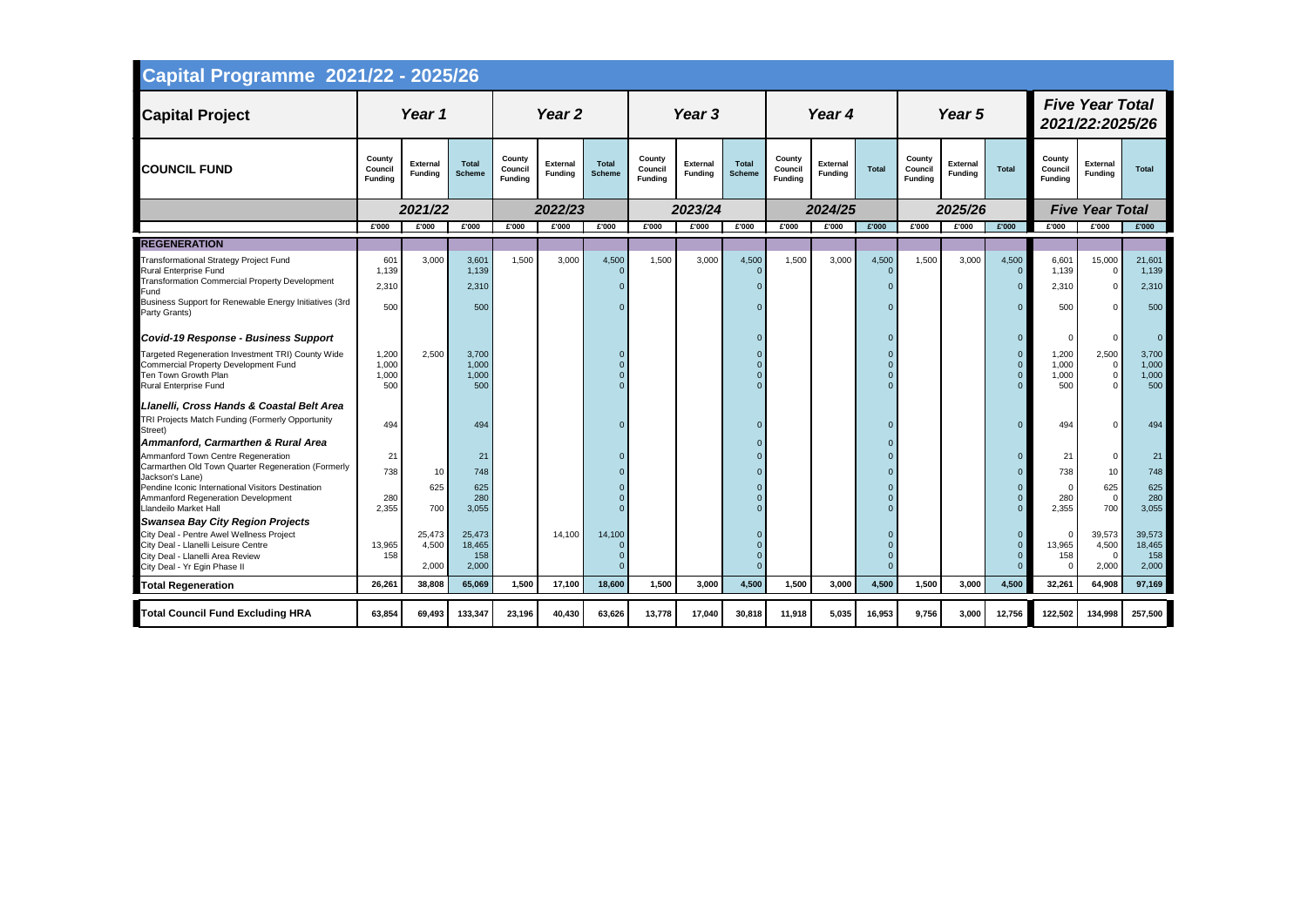| <b>Five Year Total</b><br>Year <sub>2</sub><br>Year 4<br>Year 5<br>Year 1<br>Year 3<br><b>Capital Project</b><br>2021/22:2025/26<br>County<br>County<br>County<br>County<br>County<br>County<br><b>External</b><br><b>Total</b><br><b>External</b><br><b>Total</b><br><b>External</b><br><b>Total</b><br><b>External</b><br><b>External</b><br><b>External</b><br><b>COUNCIL FUND</b><br><b>Total</b><br>Council<br><b>Total</b><br><b>Total</b><br>Council<br>Council<br>Council<br>Council<br>Council<br><b>Funding</b><br><b>Scheme</b><br><b>Funding</b><br><b>Scheme</b><br><b>Funding</b><br><b>Scheme</b><br><b>Funding</b><br><b>Funding</b><br><b>Funding</b><br><b>Funding</b><br><b>Funding</b><br><b>Funding</b><br><b>Funding</b><br><b>Funding</b><br><b>Funding</b><br><b>Five Year Total</b><br>2021/22<br>2022/23<br>2023/24<br>2024/25<br>2025/26<br>£'000<br>£'000<br>£'000<br>£'000<br>£'000<br>£'000<br>£'000<br>£'000<br>£'000<br>£'000<br>£'000<br>£'000<br>£'000<br>£'000<br>£'000<br>£'000<br>£'000<br>£'000<br><b>County Council Funding</b><br><b>Borrowing</b><br>5,925<br>5,925<br>5,925<br>5,925<br>5,925<br>5,925<br>5,925<br>5,925<br>5,925<br>5,925<br>29,625<br>Borrowing - Supported<br>Borrowing - Unsupported<br>500<br>500<br>500<br>$\overline{0}$<br>$\Omega$<br>$\Omega$<br>$\Omega$<br>Borrowing - Unsupported for Loan to CWM<br>$\Omega$<br>$\Omega$<br>Borrowing - MEP<br>$\mathbf{0}$<br>$\Omega$<br>$\Omega$<br>Borrowing - Salix (Refit Cymru)<br>$\overline{0}$<br>$\Omega$<br>$\Omega$<br>6,534<br>1,980<br>1,000<br>1,000<br>11,514<br>Borrowing - Fleet Replacement<br>6,534<br>1,980<br>1,000<br>1,000<br>1,000<br>1,000<br>11,514<br><b>GCG</b><br>$\Omega$<br>$\overline{0}$<br>$\Omega$<br>$\Omega$<br><b>General Capital Grant</b><br>5,941<br>5,941<br>5,941<br>5,941<br>5,941<br>5,941<br>5,941<br>5,941<br>5,941<br>5,941<br>29,705<br><b>Reserves</b><br>$\overline{0}$<br>$\Omega$<br>$\mathbf{0}$<br>0<br><b>Departmental Reserve</b><br>$\Omega$<br>414<br>414<br>$\Omega$<br>$\Omega$<br>414<br>$\overline{0}$<br>302<br>646<br>27,067<br>Reserves - MDF<br>26,119<br>26,119<br>302<br>646<br>$\Omega$<br>$\overline{0}$<br><b>City Deal Reserve</b><br>$\overline{0}$<br>$\Omega$<br>$\Omega$<br>Resetting Services (Post C-19) Reserve<br>1,000<br>1,000<br>1,000<br>$\Omega$<br>$\Omega$<br>$\overline{0}$<br>$\Omega$<br><b>CGU Reserve</b><br>2,166<br>2,166<br>$\Omega$<br>2,166<br>$\Omega$<br>$\Omega$<br>9,266<br>9,266<br>6,866<br>6,866<br>250<br>250<br>16,382<br>16,382<br>Reserves - MEP<br>$\Omega$<br><b>Revenue Contributions</b><br>$\Omega$<br>$\overline{0}$<br>$\mathbf 0$<br>0<br>Direct Revenue Financing<br>16<br>16<br>16<br>16<br>16<br>16<br>16<br>680<br>616<br>616<br>16<br>DRF from Covid 19 Response (As Per Medium Term<br>$\Omega$<br>1,000<br>1,000<br>1,000<br>$\Omega$<br>$\Omega$<br>$\overline{0}$<br>Financial Plan)<br><b>Capital Receipts</b><br><b>Capital Receipts</b><br>1,350<br>1,350<br>1,350<br>$\overline{0}$<br>$\Omega$<br>Capital Receipts-Additional<br>$\Omega$<br>367<br>367<br><b>Capital Receipts - MEP</b><br>367<br>$\Omega$<br>$\overline{0}$<br>Cross Hands JV<br>$\mathbf{0}$<br>$\overline{0}$<br>$\Omega$<br>$\Omega$<br>Joint Venture Funding Llanelli Leisure Centre<br>3,500<br>3,500<br>3,500<br>$\mathbf 0$<br>$\mathbf 0$<br>$\overline{0}$<br><b>Education Capital Receipts</b><br>$\Omega$<br>$\Omega$<br>$\Omega$<br>$\Omega$<br><b>Other</b><br>Economic Stimulus Grant (CGU)<br>1,322<br>1,322<br>1,322<br>$\Omega$<br>$\Omega$<br>$\mathbf 0$<br>$\overline{0}$<br><b>External Grants</b><br><b>External Grants</b><br>69,493<br>40,430<br>40,430<br>17,040<br>17,040<br>5,035<br>5,035<br>3,000<br>134,998<br>69,493<br>3,000<br>$\Omega$<br>69,493<br>12,882<br>126,592<br>134,998<br><b>Total County Council Funding</b><br>63,854<br>133,347<br>23,196<br>40,430<br>63,626<br>13,778<br>17,040<br>30,818<br>12,882<br>5,035<br>17,917<br>3,000<br>15,882 | <b>Capital Programme 2021/22 - 2025/26</b>          |              |          |              |          |  |              |             |                |              |     |             |     |       |       |       |   |                                                                                               |
|-----------------------------------------------------------------------------------------------------------------------------------------------------------------------------------------------------------------------------------------------------------------------------------------------------------------------------------------------------------------------------------------------------------------------------------------------------------------------------------------------------------------------------------------------------------------------------------------------------------------------------------------------------------------------------------------------------------------------------------------------------------------------------------------------------------------------------------------------------------------------------------------------------------------------------------------------------------------------------------------------------------------------------------------------------------------------------------------------------------------------------------------------------------------------------------------------------------------------------------------------------------------------------------------------------------------------------------------------------------------------------------------------------------------------------------------------------------------------------------------------------------------------------------------------------------------------------------------------------------------------------------------------------------------------------------------------------------------------------------------------------------------------------------------------------------------------------------------------------------------------------------------------------------------------------------------------------------------------------------------------------------------------------------------------------------------------------------------------------------------------------------------------------------------------------------------------------------------------------------------------------------------------------------------------------------------------------------------------------------------------------------------------------------------------------------------------------------------------------------------------------------------------------------------------------------------------------------------------------------------------------------------------------------------------------------------------------------------------------------------------------------------------------------------------------------------------------------------------------------------------------------------------------------------------------------------------------------------------------------------------------------------------------------------------------------------------------------------------------------------------------------------------------------------------------------------------------------------------------------------------------------------------------------------------------------------------------------------------------------------------------------------------------------------------------------------------------------------------------------------------------------------------------------------------------------------------------------------------------------------------------------------------------------------------------------------------------------------------------------------------------------------------------------------------------------------------------------------------------------------------------------------------------------------------------------------------------------------------------------------------------------|-----------------------------------------------------|--------------|----------|--------------|----------|--|--------------|-------------|----------------|--------------|-----|-------------|-----|-------|-------|-------|---|-----------------------------------------------------------------------------------------------|
|                                                                                                                                                                                                                                                                                                                                                                                                                                                                                                                                                                                                                                                                                                                                                                                                                                                                                                                                                                                                                                                                                                                                                                                                                                                                                                                                                                                                                                                                                                                                                                                                                                                                                                                                                                                                                                                                                                                                                                                                                                                                                                                                                                                                                                                                                                                                                                                                                                                                                                                                                                                                                                                                                                                                                                                                                                                                                                                                                                                                                                                                                                                                                                                                                                                                                                                                                                                                                                                                                                                                                                                                                                                                                                                                                                                                                                                                                                                                                                                                           |                                                     |              |          |              |          |  |              |             |                |              |     |             |     |       |       |       |   |                                                                                               |
|                                                                                                                                                                                                                                                                                                                                                                                                                                                                                                                                                                                                                                                                                                                                                                                                                                                                                                                                                                                                                                                                                                                                                                                                                                                                                                                                                                                                                                                                                                                                                                                                                                                                                                                                                                                                                                                                                                                                                                                                                                                                                                                                                                                                                                                                                                                                                                                                                                                                                                                                                                                                                                                                                                                                                                                                                                                                                                                                                                                                                                                                                                                                                                                                                                                                                                                                                                                                                                                                                                                                                                                                                                                                                                                                                                                                                                                                                                                                                                                                           |                                                     |              |          |              |          |  |              |             |                |              |     |             |     |       |       |       |   |                                                                                               |
|                                                                                                                                                                                                                                                                                                                                                                                                                                                                                                                                                                                                                                                                                                                                                                                                                                                                                                                                                                                                                                                                                                                                                                                                                                                                                                                                                                                                                                                                                                                                                                                                                                                                                                                                                                                                                                                                                                                                                                                                                                                                                                                                                                                                                                                                                                                                                                                                                                                                                                                                                                                                                                                                                                                                                                                                                                                                                                                                                                                                                                                                                                                                                                                                                                                                                                                                                                                                                                                                                                                                                                                                                                                                                                                                                                                                                                                                                                                                                                                                           |                                                     |              |          |              |          |  |              |             |                |              |     |             |     |       |       |       |   |                                                                                               |
|                                                                                                                                                                                                                                                                                                                                                                                                                                                                                                                                                                                                                                                                                                                                                                                                                                                                                                                                                                                                                                                                                                                                                                                                                                                                                                                                                                                                                                                                                                                                                                                                                                                                                                                                                                                                                                                                                                                                                                                                                                                                                                                                                                                                                                                                                                                                                                                                                                                                                                                                                                                                                                                                                                                                                                                                                                                                                                                                                                                                                                                                                                                                                                                                                                                                                                                                                                                                                                                                                                                                                                                                                                                                                                                                                                                                                                                                                                                                                                                                           |                                                     |              |          |              |          |  |              |             |                |              |     |             |     |       |       |       |   |                                                                                               |
|                                                                                                                                                                                                                                                                                                                                                                                                                                                                                                                                                                                                                                                                                                                                                                                                                                                                                                                                                                                                                                                                                                                                                                                                                                                                                                                                                                                                                                                                                                                                                                                                                                                                                                                                                                                                                                                                                                                                                                                                                                                                                                                                                                                                                                                                                                                                                                                                                                                                                                                                                                                                                                                                                                                                                                                                                                                                                                                                                                                                                                                                                                                                                                                                                                                                                                                                                                                                                                                                                                                                                                                                                                                                                                                                                                                                                                                                                                                                                                                                           |                                                     |              |          |              |          |  |              |             |                |              |     |             |     |       |       |       |   | 29,625<br>500<br>$\overline{0}$<br>$\overline{0}$                                             |
|                                                                                                                                                                                                                                                                                                                                                                                                                                                                                                                                                                                                                                                                                                                                                                                                                                                                                                                                                                                                                                                                                                                                                                                                                                                                                                                                                                                                                                                                                                                                                                                                                                                                                                                                                                                                                                                                                                                                                                                                                                                                                                                                                                                                                                                                                                                                                                                                                                                                                                                                                                                                                                                                                                                                                                                                                                                                                                                                                                                                                                                                                                                                                                                                                                                                                                                                                                                                                                                                                                                                                                                                                                                                                                                                                                                                                                                                                                                                                                                                           |                                                     |              |          |              |          |  |              |             |                |              |     |             |     |       |       |       |   | 29,705                                                                                        |
|                                                                                                                                                                                                                                                                                                                                                                                                                                                                                                                                                                                                                                                                                                                                                                                                                                                                                                                                                                                                                                                                                                                                                                                                                                                                                                                                                                                                                                                                                                                                                                                                                                                                                                                                                                                                                                                                                                                                                                                                                                                                                                                                                                                                                                                                                                                                                                                                                                                                                                                                                                                                                                                                                                                                                                                                                                                                                                                                                                                                                                                                                                                                                                                                                                                                                                                                                                                                                                                                                                                                                                                                                                                                                                                                                                                                                                                                                                                                                                                                           |                                                     |              |          |              |          |  |              |             |                |              |     |             |     |       |       |       |   | 414<br>27,067<br>$\overline{0}$<br>1,000<br>2,166                                             |
|                                                                                                                                                                                                                                                                                                                                                                                                                                                                                                                                                                                                                                                                                                                                                                                                                                                                                                                                                                                                                                                                                                                                                                                                                                                                                                                                                                                                                                                                                                                                                                                                                                                                                                                                                                                                                                                                                                                                                                                                                                                                                                                                                                                                                                                                                                                                                                                                                                                                                                                                                                                                                                                                                                                                                                                                                                                                                                                                                                                                                                                                                                                                                                                                                                                                                                                                                                                                                                                                                                                                                                                                                                                                                                                                                                                                                                                                                                                                                                                                           |                                                     |              |          |              |          |  |              |             |                |              |     |             |     |       |       |       |   | 680<br>1,000                                                                                  |
|                                                                                                                                                                                                                                                                                                                                                                                                                                                                                                                                                                                                                                                                                                                                                                                                                                                                                                                                                                                                                                                                                                                                                                                                                                                                                                                                                                                                                                                                                                                                                                                                                                                                                                                                                                                                                                                                                                                                                                                                                                                                                                                                                                                                                                                                                                                                                                                                                                                                                                                                                                                                                                                                                                                                                                                                                                                                                                                                                                                                                                                                                                                                                                                                                                                                                                                                                                                                                                                                                                                                                                                                                                                                                                                                                                                                                                                                                                                                                                                                           |                                                     |              |          |              |          |  |              |             |                |              |     |             |     |       |       |       |   | $\overline{0}$<br>1,350<br>$\overline{0}$<br>367<br>$\overline{0}$<br>3,500<br>$\overline{0}$ |
|                                                                                                                                                                                                                                                                                                                                                                                                                                                                                                                                                                                                                                                                                                                                                                                                                                                                                                                                                                                                                                                                                                                                                                                                                                                                                                                                                                                                                                                                                                                                                                                                                                                                                                                                                                                                                                                                                                                                                                                                                                                                                                                                                                                                                                                                                                                                                                                                                                                                                                                                                                                                                                                                                                                                                                                                                                                                                                                                                                                                                                                                                                                                                                                                                                                                                                                                                                                                                                                                                                                                                                                                                                                                                                                                                                                                                                                                                                                                                                                                           |                                                     |              |          |              |          |  |              |             |                |              |     |             |     |       |       |       |   | 1,322                                                                                         |
|                                                                                                                                                                                                                                                                                                                                                                                                                                                                                                                                                                                                                                                                                                                                                                                                                                                                                                                                                                                                                                                                                                                                                                                                                                                                                                                                                                                                                                                                                                                                                                                                                                                                                                                                                                                                                                                                                                                                                                                                                                                                                                                                                                                                                                                                                                                                                                                                                                                                                                                                                                                                                                                                                                                                                                                                                                                                                                                                                                                                                                                                                                                                                                                                                                                                                                                                                                                                                                                                                                                                                                                                                                                                                                                                                                                                                                                                                                                                                                                                           |                                                     |              |          |              |          |  |              |             |                |              |     |             |     |       |       |       |   | 134,998                                                                                       |
|                                                                                                                                                                                                                                                                                                                                                                                                                                                                                                                                                                                                                                                                                                                                                                                                                                                                                                                                                                                                                                                                                                                                                                                                                                                                                                                                                                                                                                                                                                                                                                                                                                                                                                                                                                                                                                                                                                                                                                                                                                                                                                                                                                                                                                                                                                                                                                                                                                                                                                                                                                                                                                                                                                                                                                                                                                                                                                                                                                                                                                                                                                                                                                                                                                                                                                                                                                                                                                                                                                                                                                                                                                                                                                                                                                                                                                                                                                                                                                                                           |                                                     |              |          |              |          |  |              |             |                |              |     |             |     |       |       |       |   | 261,590                                                                                       |
| $\overline{0}$                                                                                                                                                                                                                                                                                                                                                                                                                                                                                                                                                                                                                                                                                                                                                                                                                                                                                                                                                                                                                                                                                                                                                                                                                                                                                                                                                                                                                                                                                                                                                                                                                                                                                                                                                                                                                                                                                                                                                                                                                                                                                                                                                                                                                                                                                                                                                                                                                                                                                                                                                                                                                                                                                                                                                                                                                                                                                                                                                                                                                                                                                                                                                                                                                                                                                                                                                                                                                                                                                                                                                                                                                                                                                                                                                                                                                                                                                                                                                                                            | <b>Net Funding Position - Surplus / (Shortfall)</b> | $\mathbf{0}$ | $\bf{0}$ | $\mathbf{0}$ | $\bf{0}$ |  | $\mathbf{0}$ | $\mathbf 0$ | $\overline{0}$ | $\mathbf{0}$ | 964 | $\mathbf 0$ | 964 | 3,126 | 3,126 | 4,090 | 0 | 4,090                                                                                         |